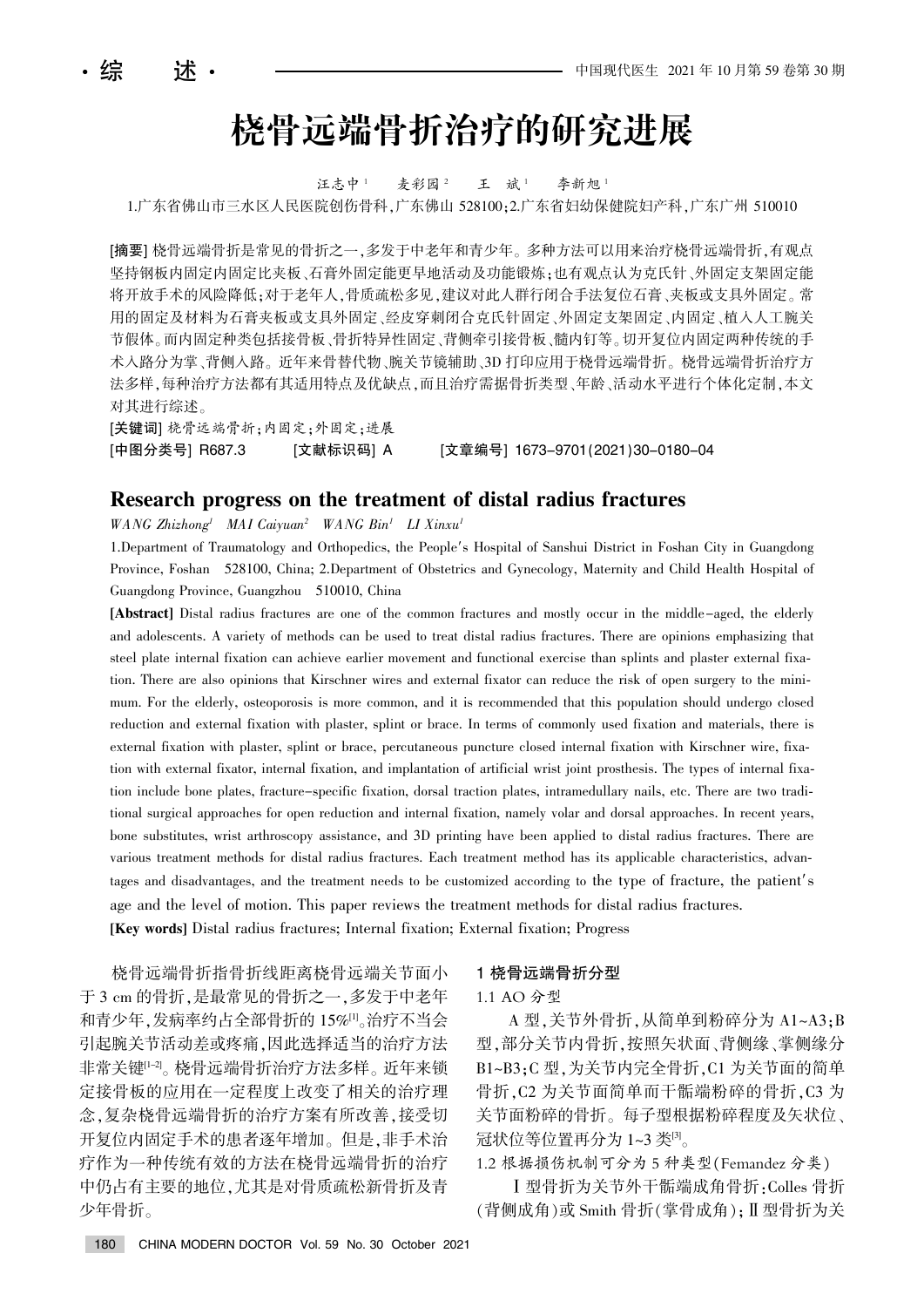节内骨折,包括掌侧 Barton、背侧 Barton、茎突骨折; Ⅲ型骨折为压缩性损伤导致的关节内骨折及骨质嵌 插. 句括桡骨 Pilon 骨折: N 型骨折为骨折-脱位时韧 带附着点的撕脱骨折; V型骨折为高能量损伤, 导致 多外力及广泛损伤(混合Ⅰ、Ⅱ、Ⅲ、IV)[4]。

1.3 其他分型

Eponymic 分型分为 Colles、Smith、Barton、Malon、 Chaffer  $\mathbb{E}^{[5]}$ 

### 2 桡骨远端骨折的各种治疗方式

2.1 闭合手法复位石膏、夹板或支具外固定

闭合复位指征:骨折短缩≤5 mm,桡骨倾斜角< 5°,关节面的压缩<2 mm,成角<5°。桡骨远端骨折大多 可以通过手法复位夹板/石膏/夹板外固定治疗,尤其 是对于关节外非粉碎性骨折较为合适。对于 AO 分型 中的 A、B 型桡骨远端骨折,最首选的治疗为手法复位 外固定。臂丛麻醉或局部麻醉,术者和助手共同拔伸 牵引,用拔伸、旋转、屈伸、摇摆、挤捏、分骨、折顶、回 旋等方式,争取做到解剖复位或功能复位,之后进行 加垫、外固定, 将 Colles 骨折在掌屈、尺偏位固定: Smith 骨折则在旋后、腕背伸位固定。3~4 周后, 视情 况改成腕关节中立位或功能位,继续固定至 6 周。期间 需要定期复查及检查 X 线片,有过紧过松或软组织过 度肿胀,则需要及时调整或直接进入手术治疗。

可塑性腕支具是高分子生物材料树脂绷带制作 而成,其特点为热塑冷固,可以制造出与肢体贴服的 支具。有研究可塑性腕关节支具对比小夹板治疗临床 疗效更好<sup>[6]</sup>。

有些学者认为手法复位外固定即使复位良好,但 是只能提供侧方挤压力,对成角纠正有一定的作用, 不过对桡骨的轴向维持没有效果, 容易出现再次轴向 短缩、畸形的发生。有研究证实,对于>65 岁以上患 者,桡骨远端骨折手术治疗手术治疗的最终功能 结果差异无显著性。老年人骨质疏松多见,建议对此 人群行闭合手法复位石膏、夹板或支具外固定,这也 跟患者对上肢功能的要求随年龄增长而降低有关,所 以对老年患者更应该根据生活状态、身体条件和对腕 关节功能的要求来确定具体的治疗方式[7]。 2.2 经皮穿刺闭合复位内固定

美国矫形外科学会(AAOS)的临床指南<sup>88</sup>指出,桡 骨远端骨折的手术适应证为手法复位后桡骨短缩> 3 mm; 关节面向背侧倾斜度>10°; 关节内骨折移位明 显或者台阶>2 mm。

经皮穿刺闭合复位内固定对于关节外骨折,以及 闭合复位需要结合局部内固定加强的关节内骨折有 一定作用。本方法具有操作简单、创伤小、容易取出、 影响较小的特点。但是它充分承受的负荷也会较小,

可充分维持支撑干骺端粉碎骨折的能力有限。经皮克 氏针容易导致针道感染甚至脓肿。

目前常用的有 Kapandji 技术,此技术最适合治疗 Die-punch 骨折。Die-punch 骨折亦称月骨负荷骨折, 指桡骨的月骨面发生的压缩骨折,常有不与关节囊相 连的游离骨块。常用于桡骨远端骨折的复位,利用克 氏针经骨折线穿过远端骨折块,可以类似 Hohmann 技术对骨折部位完成牵开和旋转操作。固定则可以通 过克氏针双皮质固定完成。术中克氏针仅起到支撑作 用,而不是直接行骨折块的固定[9]。

2.3 外固定支架外固定

此技术的适应证为 AO 分型的 B、C 型骨折, 粉碎 性骨折伴明显短缩时,以及开放性骨折选用外固定支 架具有明显的优势<sup>[10]</sup>。赵惠强等[1]研究认为外固定支 架固定桡骨远端骨折比切开复位内固定创伤小、操作 简便,疗效显著。但外固定支架对成角畸形矫正能力 有限,经常需要和其他内固定联合一起应用。有报道 显示,有限切开、内固定联合外固定架治疗效果更好。 马明星[12]研究在 C 型骨折治疗时,用外固定支架+微 创克氏针固定比锁定钢板固定治疗的效果好,而且出 血少,创伤更轻。外固定支架分为关节周围和超关节 两种,它们各有特点:①关节周围型:适合关节外骨 折,远端骨圆针穿桡骨远端骨块,近端骨圆针距桡骨 骨折线大约为 3 cm; ②超关节型: 适合关节内骨折, 远端骨圆针穿过第二掌骨,近端骨圆针距桡骨骨干骨 折线大约为 3  $cm^{[13]}$ 。

# 2.4 切开复位内固定

两种传统的手术入路分为掌、背侧入路。掌侧入 路也叫 Henry 入路,从桡骨茎突和近端肱二头肌的肌 腱连线做切口,从桡动脉和桡侧腕屈肌间进入到深方, 切开旋前方肌,剥、分离,复位骨折,克氏针暂时固定, 置入钢板固定,透视下调整骨块,置入螺钉,确认稳定 后,冲洗后关闭。背侧入路:沿 Lister 结节纵切口,远 处超过腕关节线, 近端延伸 3~4 cm, 伸肌支持带部分 切断,牵拉肌瓣,拇长伸肌牵拉向尺侧,桡侧腕长短伸 肌牵拉向桡侧,显露骨折,复位固定。张屹等[14]报道, 桡骨远端骨折背侧入路与掌侧入路相比,两者并发症 差异无统计学意义。亦有文献强调旋前方肌覆盖于掌 侧,故对神经、肌腱的刺激程度较小,避免了肌腱粘 连、磨损及炎症;也有研究[15]认为,入路的选择应该根 据骨折的类型而定,掌侧受力时,用背侧进路,反之则 用掌侧入路。掌侧钢板能够为背侧成角骨折提供较强 的稳定性,使用掌侧钢板并发症较少,桡骨远端关节 内、外骨折,骨折端向背侧移位、掌侧移位,均可以应 用掌侧钢板治疗。掌侧钢板可分为掌侧普通钢板和掌 侧锁定钢板。由于掌侧钢板对骨质疏松性骨折、严重 粉碎性骨折块把持力欠佳、无法提供稳定的背侧支撑,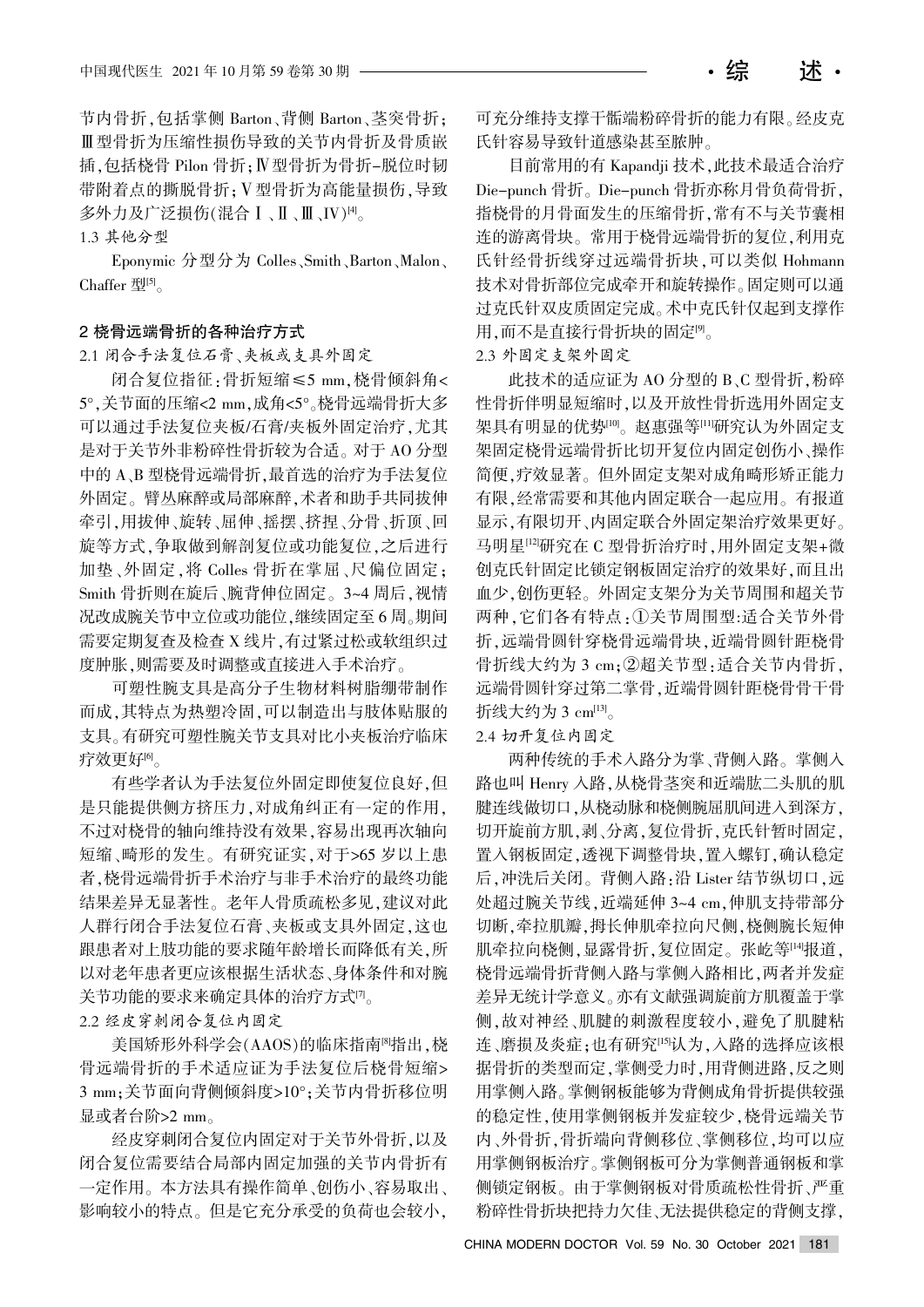所以对骨质疏松性骨折、严重的粉碎性骨折和部分背 侧移位的骨折不太适用[16]。背侧 Barton 骨折、diepunch 骨折及不能从掌侧入路获得复位的骨折行背 侧固定复位,其效果更好[17]。新一代背侧钢板可通过使 钢板抛光表面、锥形边缘来减少肌腱软组织的磨损[18]。 AO 的"π"形钢板、背侧低轮廓钢板和背侧双板等改 进型钢板,减少背侧钢板的并发症。对于复杂的掌侧、 背侧都有骨折的类型,视具体情况必要时使用掌背侧 联合入路进行手术。

#### 3 内固定选择

## 3.1 接骨板种类

种类非常多:AO 接骨板、T 型普通钢板、T-LCP (T型锁定加压钢板)、Pi 型钢板、π钢板、DVR 型钢板 等[19]。锁定钢板术中无需更多分离骨膜与软组织,尽 可能有效的保留较多血运。Pi 型钢板为网眼型,可以 根据需要裁剪及塑形[20]。

3.2 Fragment-Specific Fixation(骨折特异性固定)

Fragment-Specific Fixation (骨折特异性固定)是 TriMed 公司设计的内固定器材, 通过分别固定每个骨 块来恢复骨折的中柱部分而治疗复杂的骨折,其对尺 侧尧桡侧尧中间柱设计的带有克氏针样固定端的小钢 板,可以微创小切口植入,多块小钢板固定骨折,解决 了 C3 型骨折的难题[21]。

3.3 背侧牵引接骨板

背侧牵引接骨板(通常是作为一种内固定器)用于 治疗严重粉碎的关节内骨折, 它可跨越桡腕关节使上 肢早期持重,骨折愈合时,一般术后 3 个月取出[22]。 3.4 髓内钉

从桡骨茎突向近端作小切口,从伸肌间隙分离至 桡骨,牵引复位,克氏针暂时固定,透视下见复位,从 桡骨茎突打入 1 枚导针至髓腔, 与桡骨纵轴成 35°, 确 认导针位置后,扩髓,打入交锁髓内钉主钉,在瞄准器下, 分别打入锁钉。透视确定复位固定,逐层缝合关闭[23]。 髓内钉好处为微创、稳定,无需剥离损伤太多。

# 4 骨或骨替代物在术中的使用

常用的移植的材料有自体骨、异体骨、人工骨和 可吸收材料等。自体松质骨是其中最好的骨移植物。 近年来骨水泥、陶瓷衍生物和生物活性玻璃等材料不 断出现新产品。可注射磷酸钙骨水泥为一种可靠的填 充材料,可以很好的的治疗桡骨远端骨折,可起到一 定的加固作用[24]。

# 5 人工腕关节假体

人工假体主要用于腕关节僵硬和严重创伤性关 节炎、老年(严重骨质疏松或 65 岁以上)的不能修复

桡骨远端骨折及类风湿性、化脓性腕关节炎的治疗。 腕关节置换术的优势为可以尽早活动,而且失败的固 定及相关的感染、不愈合等并发症罕见。未来仍需确 定以充分验证其可靠性[25]。腕关节假体使用的历史已 经超过40年,但还有假体摇动、脱位等问题,目前使用 的第 3、4 代假体有待于进一步随访观察、改进。

### 6 腕关节镜辅助进行复位和固定

在镜下可以评估关节面的错位或分离,协助复位: 可观察关节软骨的损伤:取出骨碎或异物:能检查韧 带并进行修复。在关节镜辅助下进行复位和固定,在 处理桡骨远端严重关节内骨折中有着明显的优势[26]。

#### 7 3D 打印在桡骨远端骨折手术中的应用

3D 打印应用过程是将 CT 三维数据导入 3D 打 印机中建模,以离散·堆积/黏合成型技术作为原理打 印出实体模型,在模型上模拟手术技术方案并选择贴 合适的内固定物,从而指导手术操作过程和治疗,进而 实现术前模拟化,可以使手术更加个性化、精准化[27]。

### 8 桡骨远端骨折引起的并发症

常见并发症有血管神经肌腱损伤或断裂、合并脱 位、尺骨撞击综合征、骨筋膜室综合征、关节炎、骨折 畸形愈合、关节功能障碍、感染等[28-29]。

畸形愈合:常见原因多为手法或手术复位的不准 确或不彻底,掌倾及尺偏角未能得到良好的复位,也没 有保持稳固的外固定,使骨折再移位,导致畸形愈合。 预防该并发症最好的方法是准确复位,最大程度纠正 畸形,给予牢靠持久的固定。

功能障碍:主要是长期的夹板或石膏等外固定,腕 关节又未得到足够的关节锻炼,使肌肉、韧带、关节囊 粘连,从而影响远期的关节活动;预防主要需要在医 生的指导下进行早期适当的功能锻炼。

腕管综合征:掌侧腕横韧带和骨面的狭窄通道中 有拇长屈肌腱、正中神经、指屈肌腱等,骨折后肿胀明 显,腕管容积减小,压力增大,如果外固定不当,正中 神经受压,可能引起此并发症,如若发生应立即行切 开减压术。

肌腱损伤: 如骨折累及背侧及 Lister 结节, 或钢 板固定时放置在背侧,容易导致肌腱活动时反复受到 磨擦,可以导致肌腱断裂;预防该并发症需要术中准 确复位骨折,掌侧放置钢板为首选,如果必须于背侧 放置时,可考虑部分磨除 Lister 结节,从而避免肌腱 磨损。

感染:常见于经皮克氏针固定及外固定架固定发 生针道感染,切开复位内固定亦有感染概率,严重能 引起深部感染,这就要手术时严格的无菌操作、术后